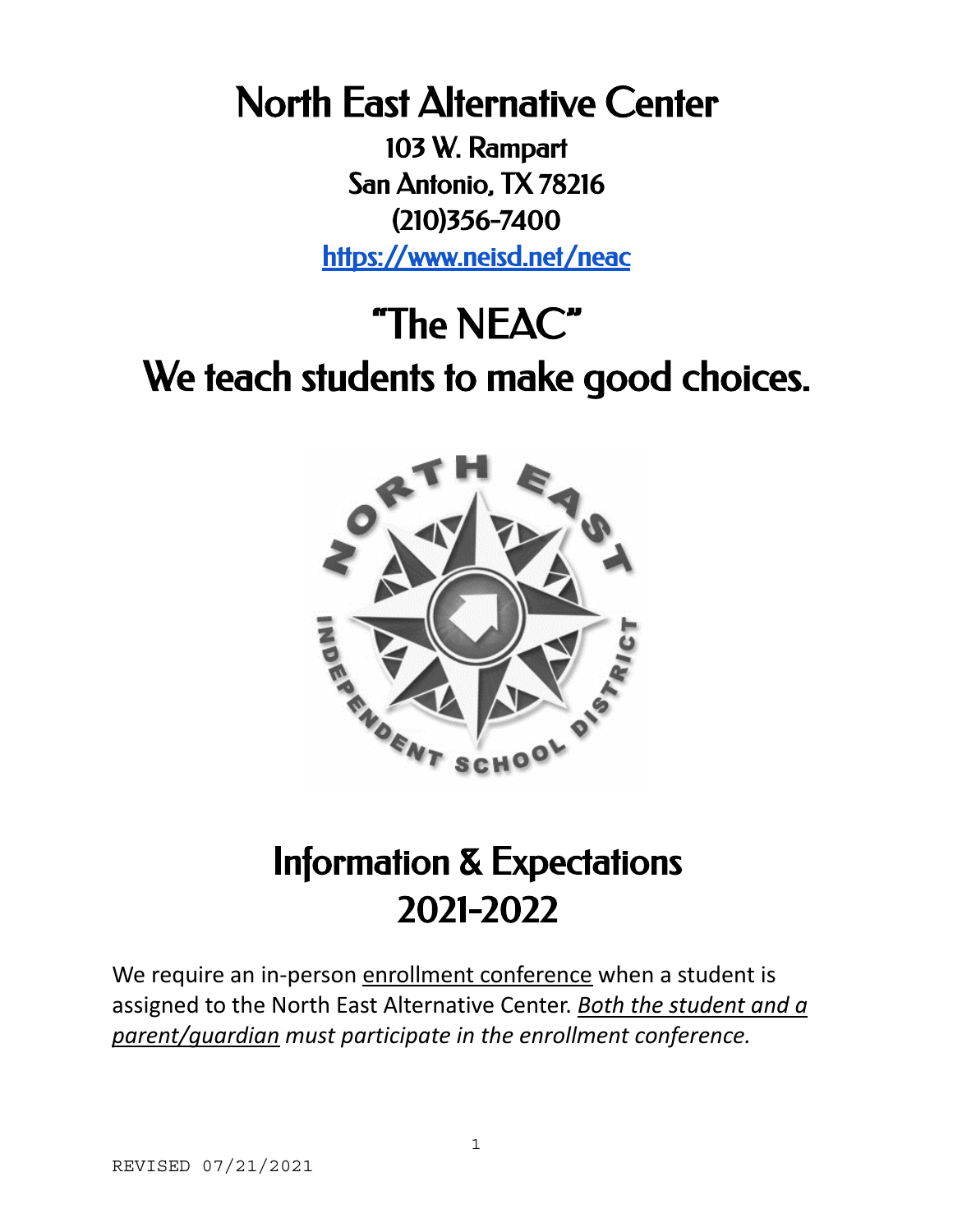*Students will abide by the stated NEISD Student Code of Conduct*, published in the *Student-Parent Handbook for High School and Middle School Students.* District behavioral standards apply to the NEAC. *In addition, the NEAC rules and regulations must also be followed.*

#### **LENGTH OF ASSIGNMENT**

The Hearing Officer of the NEISD Pupil Personnel Services shall set a term for a student's placement at the NEAC. A student may be expelled from the NEAC for violating the *Student Code of Conduct*. A student may return to the home campus after successfully completing the term of placement at the NEAC, as determined by the principal or designee.

#### **REVIEW FOR AN EARLY RELEASE or "EARLY OUT"**

In some circumstances a student may qualify for a review with an opportunity to have his/her placement at the NEAC reduced as determined by the hearing officer. **If eligible, the review is not a guarantee for an early release.**

#### **Criteria for early review**:

- Must meet the attendance requirement for assigned days
- The student must maintain a minimum grade of 70 in all classes taught at the NEAC
- Consistent appropriate behavior evidenced by point sheets

#### **POINT SHEETS**

Students are responsible for carrying a point sheet with them throughout the day. Each teacher will collect the point sheet at the beginning of class and return it to the student before they leave. Students earn up to three points in each class based on their language/conversation, compliance, and participation. Students can lose points during the transition from one class to the next, and at lunch, for disruptive/inappropriate behavior and/or noncompliance with dress code. A minimum number of points must be earned each day in order for the day to be considered successful.

| <b>EXPECTATIONS</b><br>Follow Class Rules At All Times                                                              | 1 | $\mathcal{P}$ | 3 | 4 | 5 | 6 | 8 |
|---------------------------------------------------------------------------------------------------------------------|---|---------------|---|---|---|---|---|
| <b>Transition - Circle T if needs improvement</b>                                                                   | т | т             |   | т | т | т |   |
| <b>Conversation &amp; Language</b><br>Appropriate topics & no foul language<br>Respectful tone & appropriate volume |   |               |   |   |   |   |   |
| Compliance<br>Follow directives without question or defiance<br>Complies with dress code                            |   |               |   |   |   |   |   |
| <b>Participation</b><br>Actively take part in class & complete assignments                                          |   |               |   |   |   |   |   |
| <b>Sign</b><br><b>Teacher initials</b>                                                                              |   |               |   |   |   |   |   |
| <b>Total</b><br>24 points possible                                                                                  |   |               |   |   |   |   |   |

#### **DRESS CODE**

Students are required to be in compliance with the NEAC dress code. Students who arrive at the NEAC out of dress code will be allowed to contact a parent/guardian to bring the proper attire. Students will not be permitted in class until they are in compliance with the dress code. Students out of dress code will wait in the In School Suspension room. Class periods or days served in ISS for being out of dress code do **NOT** count towards successful placement days.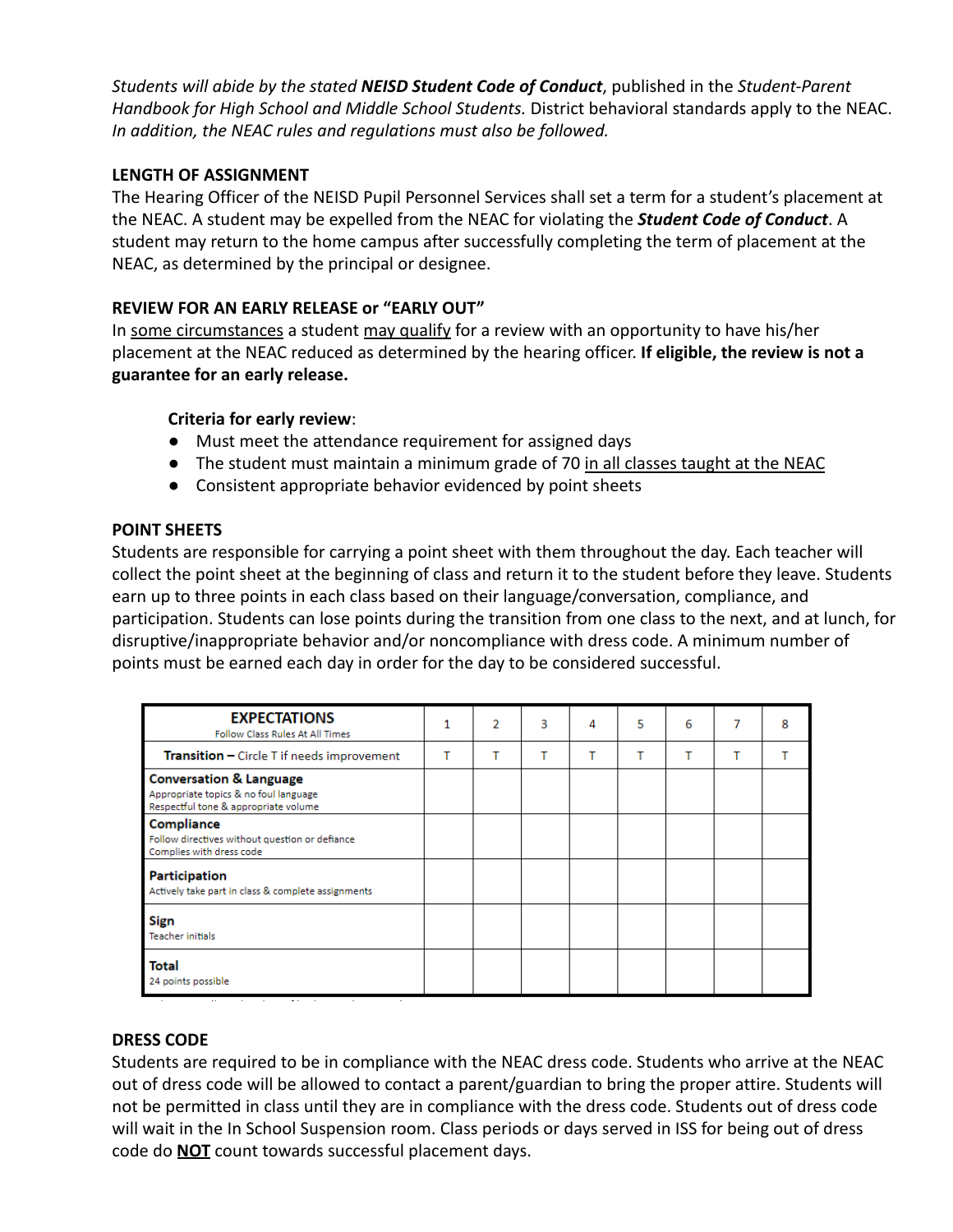The NEAC uniform consists of:

1. Long pants, khaki in color.\* Pants must accept a belt and may not have elastic at the ankles. No Cargo pants, shorts, skirts, capris, or leggings are acceptable. Pants may not be rolled up, cuffed, or "pegged".

\*Students may wear the home campus uniform, however, **blue jeans are not allowed.**

- 2. No athletic shorts, leggings, compression shorts, compression pants, or similar clothing will be worn under uniform pants.
- 3. A solid white shirt with a collar is required.\* This can be a polo style or a button-up shirt. Logos, larger than a quarter, are not permitted.

\*Students may wear home campus collared uniform shirts. T-shirts are not allowed.

- 4. Any garments worn under the shirt must be white, black, brown, or gray, or a combination of those colors. No hoods or pockets are permitted on the undergarment.
- 5. No indecent or inappropriate patches, writings, or drawings on clothing/uniform; such as, offensive, inflammatory advertising, or statements promoting alcoholic beverages, sex, tobacco, drugs, gangs, or violence, etc.
- 6. A plain sweater or sweatshirt, with **no hood and no pockets** that is a SOLID COLOR of white, black, brown, or gray may be worn over the top of the white shirt. One logo that can be covered by a quarter is permitted. No other logos, lettering, or designs allowed.
- 7. A belt that is white, black, brown, gray or combination of those 4 colors (no accessories—i.e. stones, spikes, "bling", etc.) must be worn and secured (buckled or latched) at all times.
- 8. Shoes must be predominantly white, black, brown, gray, or a combination of those colors. Shoes must be close-toed and have a soft sole. **No boots or steel-toed footwear allowed.** No Crocs or house shoes allowed.
- 9. Shoe laces will be white, black, brown, gray, or a combination of those colors.
- 10. Socks of any color that are not deemed to be inappropriate or disruptive are permitted and should be covered by the pants.
- 11. **Jewelry of any type is not permitted.** This includes bracelets, anklets, rings, earrings, piercings, or "grills." Clear piercings, spacers, gauges, or "plugs" are not permitted.
- 12. Any adornments in hair must be white, black, brown, gray, or a combination of those colors.
- 13. Shirts will be tucked in at all times.
- 14. Pants will be worn at or above the hip bone at all times.
- 15. If a district, city, county, or state regulation requiring masks is in effect, a mask must be worn to adhere to the regulation. Additionally, all masks must be black, white, brown or grey or a combination of those colors.

#### **ATTENDANCE**

Students must provide a note from a parent/guardian explaining an absence. Absences accrued at the home campus will be added to any absences accrued at the NEAC. If a student's absences in a class equate to less than 90% attendance, absences must be made up for the student to earn credit. Any NEAC student is allowed to make up excessive absences. Parents/guardians will be notified if attendance recovery is required.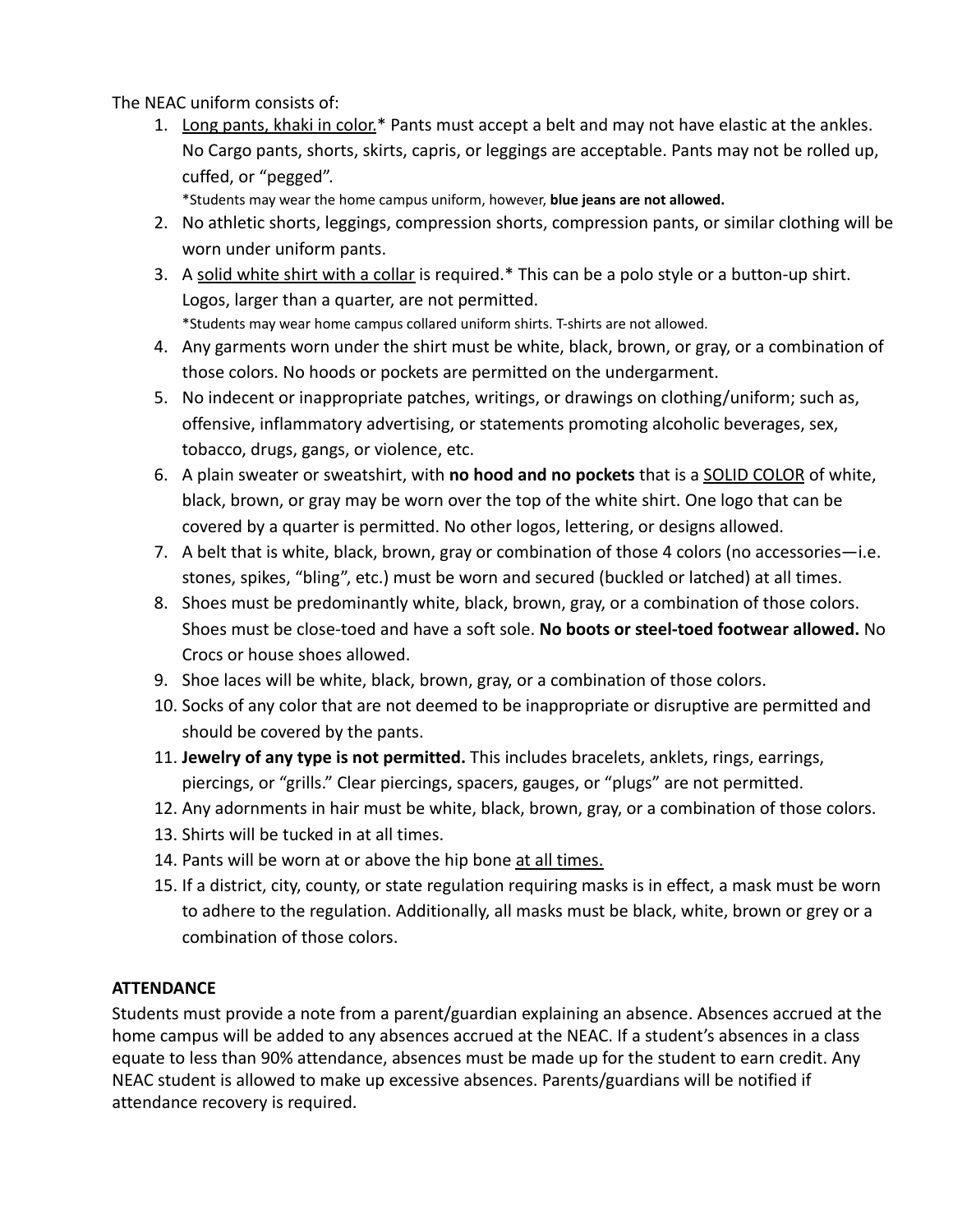#### **TRANSPORTATION**

If a student is riding an NEISD school bus, they must ride the bus designated for their home campus. (See transportation schedule)

**District provided transportation is a privilege.** Disruptive behavior on the bus or home campus may result in a suspension and/or permanent removal from the bus, as well as additional disciplinary action. On-campus parking is not provided to students at NEAC.

#### **CAFETERIA**

All food will be consumed in the cafeteria. Breakfast AND lunch are provided at no cost for students. **No food may be shared.** No glass containers permitted.

#### **CLINIC**

The NEAC has a nurse on campus. Parents are required to bring all medications and medical devices with appropriate physician documentation. The nurse will administer **ALL** medications.

#### **DISCIPLINE AND STEP PROCESS**

Violent and/or other disruptive behavior can result in immediate removal and may result in a recommendation for expulsion. Serious violations of the code of conduct and behavior threatening the safety of the school, students, or staff and violations of the law will be reported to the NEPD.

#### **BEHAVIOR MANAGEMENT ACTIONS**

To increase appropriate student behaviors and reduce inappropriate ones, the following behavior management actions may be taken at the NEAC:

#### **Classroom Behavior Management Actions**

- Parent phone call/conference
- Direct teaching of acceptable behavior
- Clarification of rules
- Redirection
- Restorative Practices
- Reinforcement/Reward
- Debriefing
- Referral to Family Specialist
- Refer to Counselor
- Refer to Administration

#### **Administrative Behavior Management Actions**

- Student conference with administrator
- Restorative Discipline
- Lose credit for the day
- In School Suspension/SWAS
- Overnight suspension requiring a parent to come to campus for conference the following day
- Partial day suspension with parent notification.
- Suspension 1-3 days with parent notification
- Expulsion from NEISD to JJAEP
- ARD to review program and placement of special education student

*Special Education support and services are available per the student's IEP.*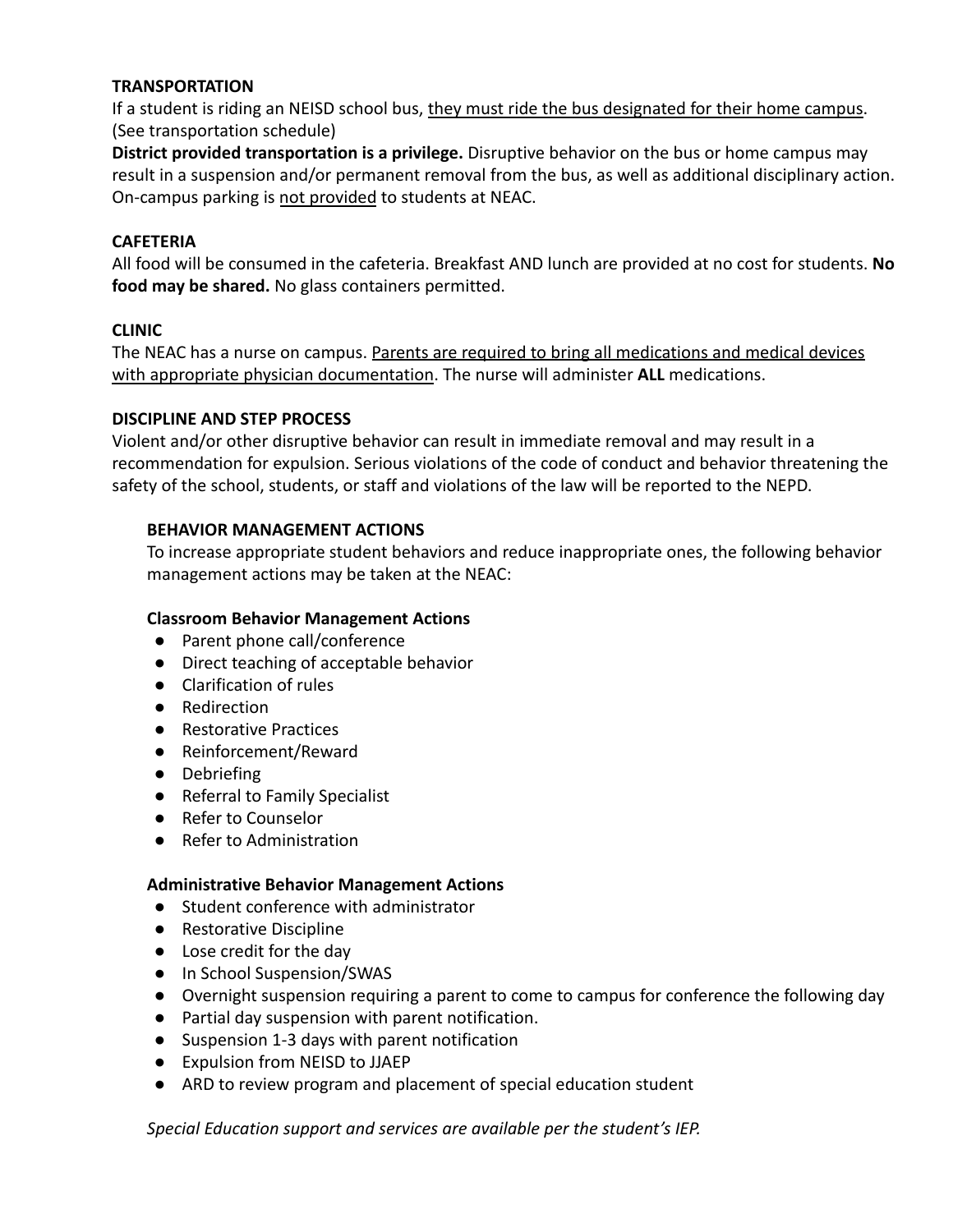In accordance with Title VI-Civil Rights Act of 1964, Title IX-Education amendment of 1972, Section 504-Rehabilitation Act of 1973, and Title II of the Americans with Disabilities Act of 1992, the North East Independent School District does not discriminate on the basis of race, color, national origin, age, sex or handicap

#### **PERMISSIBLE ITEMS**

The following items are permissible, but not required, at the NEAC:

- 1. Photo ID
- 2. Money (not to exceed \$10.00)
- 3. House keys/car keys
- 4. Earbuds (no headphones)
- 5. VIA bus pass
- 6. Jacket (stored in a locked closet during the school day)
- 7. Feminine hygiene products (stored in the clinic)

**All instructional materials, including textbooks and technology, will be provided by the NEAC.** The student is responsible for proper care of the books/materials. Students are not permitted to bring school supplies of any kind.

Any non-permissible items will be confiscated and returned only to the parents/guardians. Items will not be returned to students. **Repeated offenses may result in property being held until the end of the placement.**

#### **DAILY SCHEDULE**

**Student supervision begins at 7:45 AM**, when students are permitted into the building to begin the daily check-in process. Once students arrive on campus, they are not permitted to leave without administrative permission. Breakfast is served from 8:10 AM to 8:40 AM. First period begins promptly at 8:40 AM. **School ends at 4:00 PM**. **Parents should pick up students no later than 4:15PM.**

#### **STUDENT SCHEDULES AND COURSES**

All students will be given a schedule on their first day in attendance. Students' schedules can also be accessed through the parent access in Skyward. Courses will focus on the North East Curriculum, and self-discipline (SB 1, Chapter 37.008). Educational and behavioral needs will be addressed. Courses of study are sequenced as closely as possible to other NEISD school courses.

For any courses not taught at the NEAC, the home campus teacher is responsible for transmitting work to the NEAC, grading the work, and assigning grades on the report card.

Students who are taking "Student Aide" will have that course replaced with another course.

Students who have "work release" or "senior release" on their schedules, are required to leave campus when their day ends.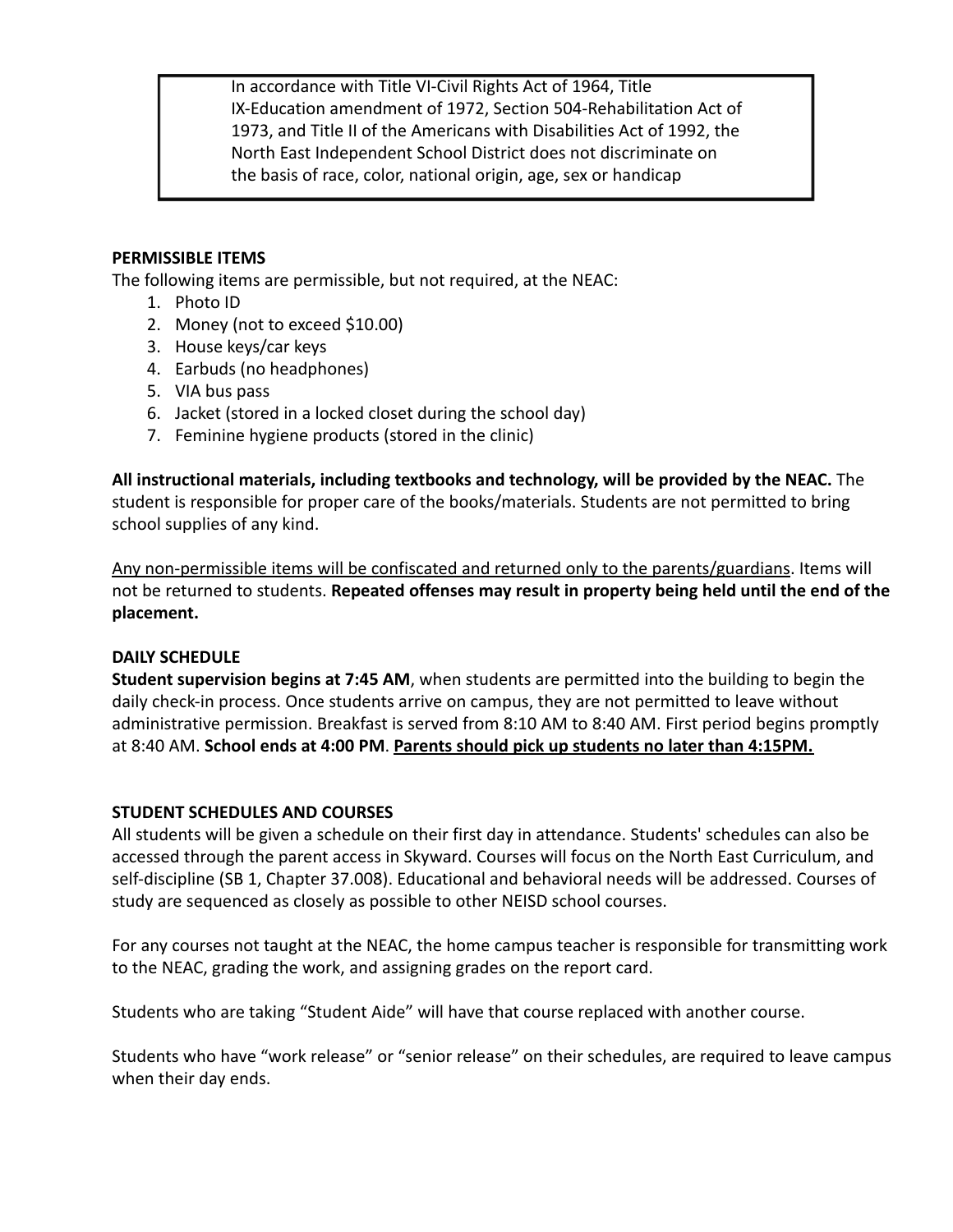#### **ELECTRONIC DEVICE USAGE**

All students will be provided a technology device for use during the school day. Students will be responsible for following the Acceptable Use Policies for use of technology as well as following any rules established by the staff in the room with the student. Any damages to the device need to be reported immediately. Students may be responsible for damages. Students may NOT bring personal devices from home.

#### **NEISD PROPERTY AND ACTIVITIES/CRIMINAL TRESPASS WARNING**

Any student assigned to the NEAC is prohibited from:

- 1. Attending **ALL** school sponsored or school related activities, including athletic events, on or off school property.
- 2. Being on any NEISD property, other than the NEAC campus, unless the appropriate authority has granted permission in writing.

*Students are only allowed in the designated bus pickup and drop off area on their school home campus. Students who violate this policy will be subject to arrest for criminal trespass (Texas Penal Code, Section 30.05)*.